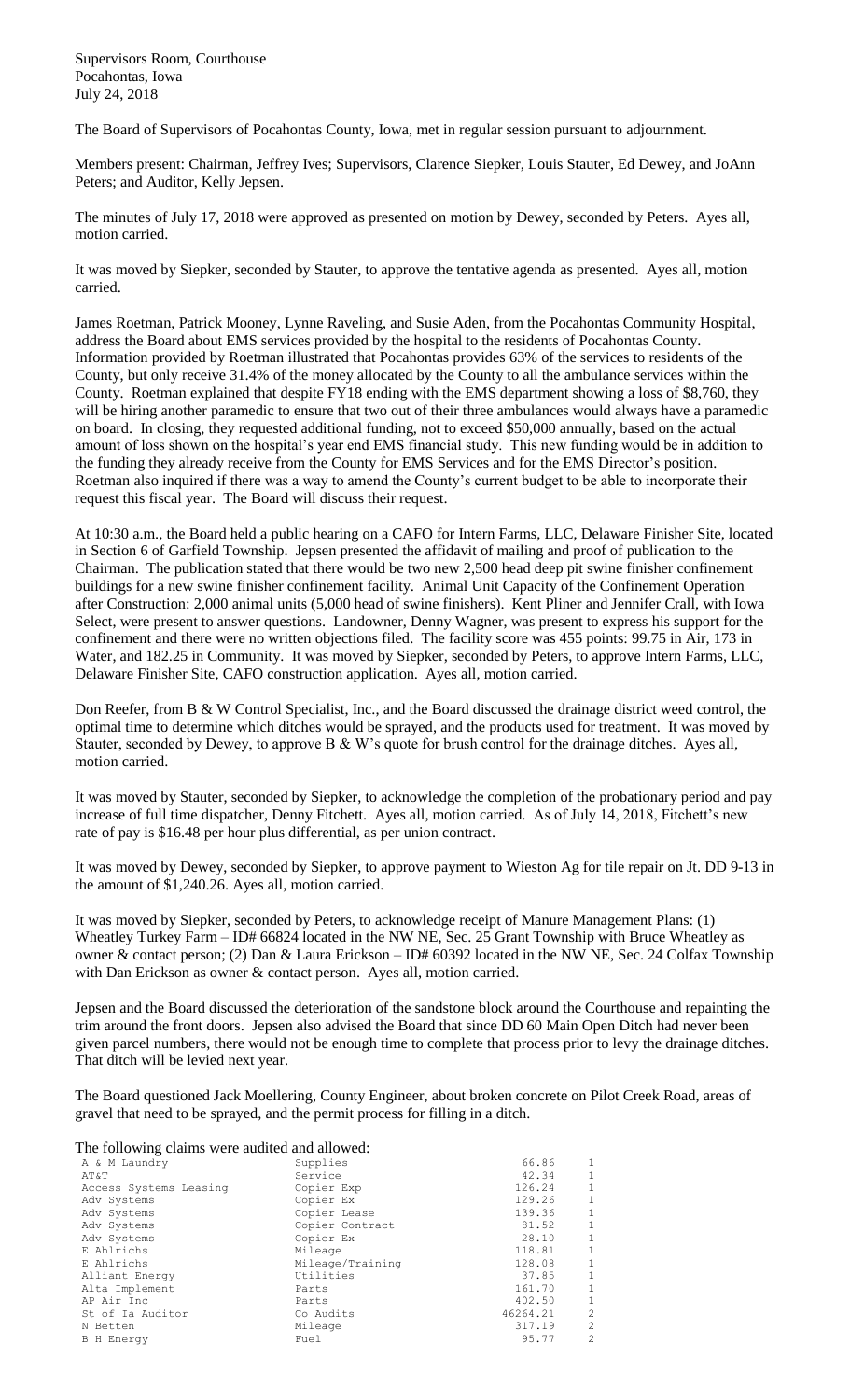| B H Energy                                     | Gas/Pocahontas                                  | 32.64               | 1                              |
|------------------------------------------------|-------------------------------------------------|---------------------|--------------------------------|
| BV Co Journal<br>Canon Financial Services, Inc | Semi Annual Report<br>Eq Lease                  | 205.09<br>87.12     | 1<br>1                         |
| Carquest Auto                                  | Parts                                           | 19.56               | 1                              |
| S Cash                                         | Mileage                                         | 28.89               | $\mathbf{1}$<br>1              |
| <b>CID</b><br>CenturyLink                      | Supplies<br>Monthly Charges                     | 101.50<br>277.07    | 1                              |
| CenturyLink                                    | Phone                                           | 185.03              | 2                              |
| Cintas<br>J Conlin                             | Supplies<br>Mileage                             | 122.76<br>307.39    | 1<br>$\overline{2}$            |
| J Conlin                                       | Phone Service                                   | 25.00               | $\mathbf{1}$                   |
| Counsel                                        | Copier Lease                                    | 142.64              | 1                              |
| Counsel<br>Counsel                             | Copies<br>Printer Mnt                           | 21.93<br>109.86     | $\mathbf{1}$<br>1              |
| Counsel                                        | Printer-Copier Contract                         | 207.07              | $\mathbf{1}$                   |
| B Dahl                                         | Phone                                           | 25.00               | 1                              |
| IRS<br>Direct Promotions                       | Fed Excise Tax<br>Supplies                      | 603.42<br>349.25    | $\mathbf{1}$<br>$\mathbf{1}$   |
| Dollar Gen                                     | Supplies                                        | 18.00               | $\mathbf{1}$                   |
| Doolittle Oil                                  | Supplies                                        | 1296.00             | 1                              |
| Electronic Enq<br>Electronic Special           | Vehicle Maint<br>Mobile 911 Veh                 | 114.89<br>797.35    | $\mathbf{1}$<br>$\mathbf{1}$   |
| EMC                                            | Electric Pedestal                               | 520.28              | $\mathbf{1}$                   |
| EMC                                            | Timer                                           | 63.32<br>1.29       | 1<br>$\mathbf{1}$              |
| Farm & Home<br>Farm & Home                     | Chain Repair<br>Custodial Supplies              | 29.14               | 1                              |
| Farm & Home                                    | Salt                                            | 35.94               | $\mathbf{1}$                   |
| D Ferquson<br>Galls                            | Phone<br>Supplies                               | 25.00<br>38.00      | 1<br>$\mathbf{1}$              |
| Gilmore City                                   | Utilities                                       | 112.28              | 1                              |
| Graves Constr                                  | Constr Repairs                                  | 3880.00             | 1                              |
| Healthcare First c/o Wells Far<br>S Henderson  | Data Processing Services<br>Reimb Meals, School | 99.75<br>77.89      | 1<br>1                         |
| Holiday Inn Express                            | Lodging-Schooling                               | 93.00               | 1                              |
| Hannah G Hubbell                               | Phone                                           | 25.00               | $\mathbf{1}$                   |
| I & S Group<br>ICRA                            | Drainage<br>ILR Main FY19                       | 4345.00<br>1915.00  | 1<br>1                         |
| IDNR Water Supply                              | Well Permits                                    | 50.00               | 1                              |
| IA Lakes Elec                                  | Electricity                                     | 862.00              | $\mathbf{1}$<br>1              |
| IA Lakes Elec<br>IA SOS                        | Tower Rental<br>Notary Renew                    | 62.67<br>30.00      | 1                              |
| IADG Partners Forum                            | Registration                                    | 400.00              | $\mathbf{1}$                   |
| ILEA<br>ISAC                                   | School of Inst<br>Reg Fee                       | 400.00<br>210.00    | 1<br>$1\,$                     |
| Jacks OK Tire                                  | Tires/Parts                                     | 1078.00             | 1                              |
| K Jepsen                                       | Reimb paver stones                              | 16.05               | $\mathbf{1}$                   |
| K Jepsen<br>Jim Hawk Truck                     | Supplies<br>parts                               | 111.39<br>65.59     | 1<br>1                         |
| Keep IA Beautiful                              | Services                                        | 6000.00             | 1                              |
| B Larsen                                       | Reimb meals, supp                               | 57.43               | $\overline{1}$                 |
| Laurens Sun<br>Lodge Inn Laurens c/o Jane Woo  | Semi-Annual Report<br>Lodging                   | 298.45<br>540.00    | 1<br>$\overline{1}$            |
| Machine Shop                                   | cold rolled steel                               | 19.26               | -1                             |
| Machine Shop                                   | labor/pins                                      | 90.00               | <sup>1</sup>                   |
| Machine Shop<br>Machine Shop                   | Milwaukee tool/grease bus<br>Supplies           | 181.00<br>29.47     | 1<br>-1                        |
| Mainstay Sys                                   | PC Maintenance                                  | 237.00              | 1                              |
| Martin Marietta<br>Mediacom                    | Road Aggreg<br>Internet                         | 734.81<br>458.35    | 1<br>$\mathbf{1}$              |
| Messenger                                      | Ad                                              | 30.00               | $\mathbf{1}$                   |
| Messenger                                      | Publications                                    | 278.40              | $\mathbf{1}$                   |
| K Metzger<br>Mid Iowa Sales                    | Phone<br>valve swivels/spud/gromme              | 25.00<br>165.06     | $\mathbf{1}$<br>1              |
| MidAmeri Energy                                | Palmer/elec                                     | 29.00               | $\mathbf{1}$                   |
| MidAmeri Energy                                | Palmer/int. lts                                 | 65.27               | 1                              |
| MIDAS<br><b>NACVSO</b>                         | Transit Assist<br>Dues                          | 3399.00<br>90.00    | $\mathbf{1}$<br>$\overline{c}$ |
| Napa                                           | Supplies                                        | 83.77               | $\mathbf{1}$                   |
| Neopost<br>NW Comm                             | Postage<br>Monthly Charges                      | 75.00<br>27.95      | 1<br>$\mathbf{1}$              |
| NW IA Youth Emerg                              | Shelter Ser                                     | 5421.00             | 1                              |
| Office Elements                                | Printer ink                                     | 224.98              | 1                              |
| Office Elements<br>Office Systems              | Supplies<br>Copier Maint                        | 341.96<br>14.05     | 5<br>1                         |
| Owen/King                                      | Film Storage                                    | 191.70              | 1                              |
| Owen/King                                      | June SIR                                        | 223.65              | $\mathbf{1}$                   |
| Philips Lifeline<br>Pilot Rock                 | Lifeline Serv<br>Uniforms                       | 767.48<br>600.65    | 1<br>$\overline{c}$            |
| PJ Greufe                                      | Services                                        | 1500.00             | 1                              |
| Po Co Home Care<br>Po Co Solid Waste           | Services<br>Rural Waste                         | 15627.00<br>9330.34 | 3<br>1                         |
| Poca Comm Hospital                             | Jail meals                                      | 2940.00             | -1                             |
| Poca Equip                                     | Const Equip                                     | 218.71              | 1                              |
| Poca Fiber<br>Poca Ford                        | Phone<br>Maintenance                            | 195.25<br>816.70    | 1<br>1                         |
| Poca Ford                                      | Tire                                            | 200.00              | 1                              |
| POCA Inn                                       | Lodging                                         | 343.73              | 1                              |
| Poca St Bank<br>Precision Machine              | Rent<br>Supplies                                | 400.00<br>123.75    | 1<br>$\mathbf{1}$              |
| Pro Co-Op                                      | Fuel                                            | 2738.64             | $\overline{c}$                 |
| Pro Co-Op<br>RB Lumber                         | Water<br>Supplies                               | 6.40<br>23.00       | $\mathbf{1}$<br>1              |
| Rebnord Tech                                   | Computer                                        | 1449.90             | $\mathbf{1}$                   |
| Rebnord Tech                                   | Maint Contract                                  | 1560.00             | 1                              |
| Rebnord Tech<br>Record Dem                     | Server Maint<br>Advertising                     | 999.95<br>405.00    | $\mathbf{1}$<br>1              |
| Record Dem                                     | Semi-Annual Report                              | 298.45              | $\mathbf{1}$                   |
| Region V HAZMAT                                | County Contribution                             | 2741.25             | 1                              |
| Reserve Acct<br>S Richardson                   | Postage<br>Phone                                | 25.54<br>25.00      | $\mathbf{1}$<br>1              |
| Richardson's Serv                              | Maintenance                                     | 200.65              | $\mathbf{1}$                   |
| V Ricklefs<br>Genesis                          | Mileage<br>Services                             | 135.71<br>43.12     | 1<br>$\mathbf 1$               |
|                                                |                                                 |                     |                                |